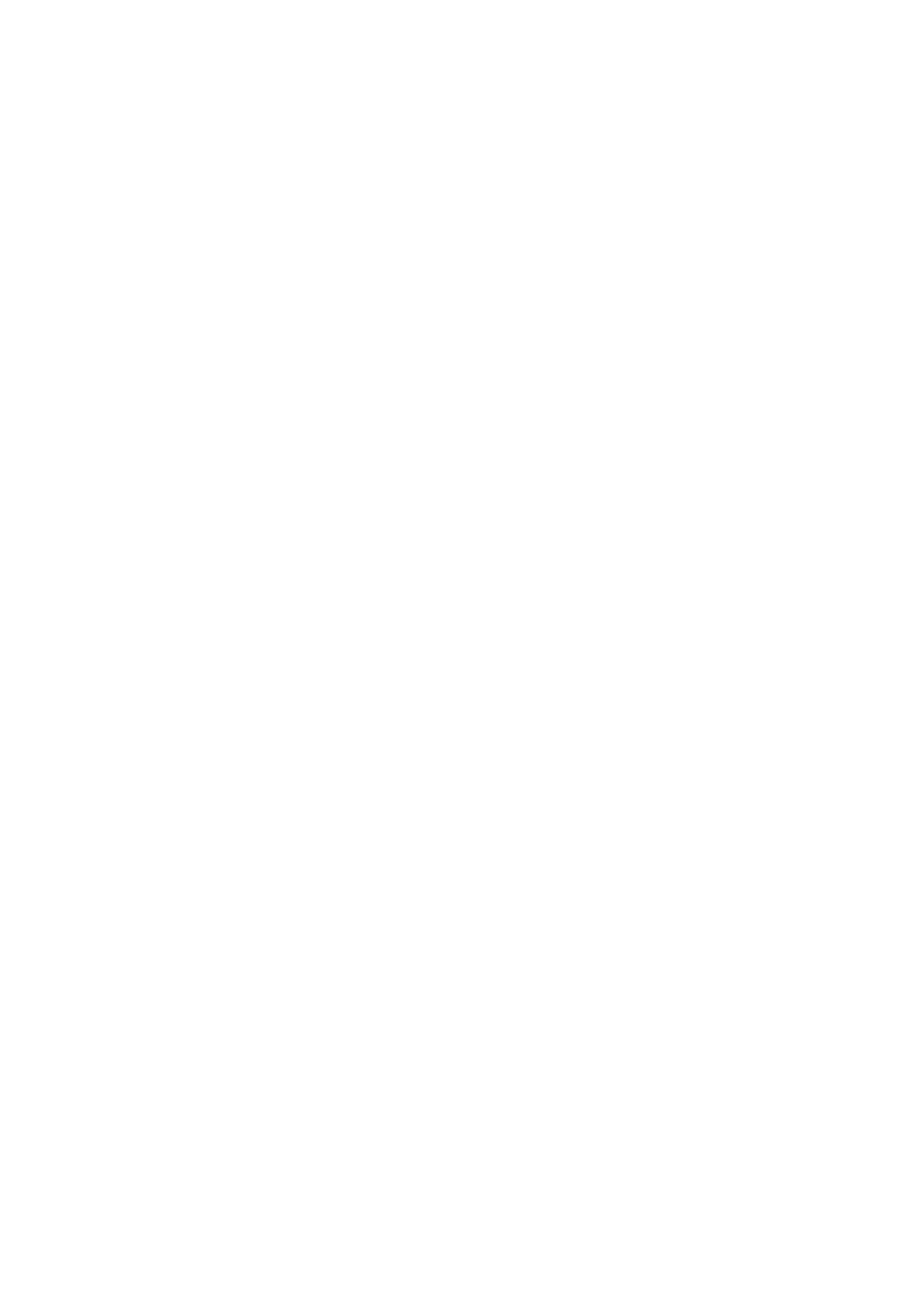# **Key Research Issues in 4th Generation Wireless Infrastructures**

Maxime Flament, Communication Systems,  $S^2$ , Chalmers Fredrik Gessler, Department of Industrial Economics and Management, KTH Fredrik Lagergren, KTH School of Industrial Management, KTH Olav Queseth, Radio Communication Systems, S<sup>3</sup>, KTH Rickard Stridh, Signal Processing,  $S<sup>3</sup>$ , KTH Matthias Unbehaun, Radio Communication Systems,  $S^3$ , KTH Jiang Wu, TS-Lab, Teleinformatics, KTH Jens Zander, Radio Communication Systems,  $S<sup>3</sup>$ , KTH SE-100 44 Stockholm 4GW-PCC@s3.kth.se, Jens.Zander@radio.kth.se

#### **ABSTRACT**

The world of communication is now developing faster than ever. Telecommunication infrastructure deployment in contrast is a slow and costly process demanding a long-range strategic perspective in decision making. As a consequence, R&D efforts are concerned with problems on a time horizon of 10 years or more. Studying the feasibility and viability of various future infrastructure architectures and potential road-maps of their deployment is the focus for the  $4<sup>th</sup>$  Generation Wireless Infrastructures project within PCC. Determining technological and other bottlenecks to find key areas for research in this area is a very important element in these studies.

The methods used for this purpose are various scenario techniques. Plausible scenarios, describing the telecommunication scene in 2010, have been designed based on a number of global trends in technology, economy and politics. The scenario trends have also been verified by using a Delphi survey among leading industrials and scientists in Sweden. Based on these trends, three vivid scenarios are built which implicitly describe the different trends that have been created, for instance, the Big Brother, the Anything Goes, and the Pocket Computing. At the end of the paper, the implications of the scenarios to the infrastructure research areas are discussed. In particular, the working assumptions and key research problems in each PCC/4GW work package are revisited and prioritized according to the scenarios. The scenarios are also proposed to provide a framework for inter-relating different research activities within PCC.

# **INTRODUCTION**

Today's mobile communication systems are designed as logically separate networks. They are primarily designed to provide cost efficient wide area coverage for a rather limited number of users with moderate bandwidth demands (voice + low rate data). The consumer of telecommunication services of tomorrow will expect to receive the same services in a wireless fashion as he receives from a fixed network. These services require (at least instantaneously) high bandwidths. It is not expected that future users are willing to sacrifice functionality for the added value of mobility - mainly because he will hardly be using any other stationary telecommunication devices. A wireless system should therefore be transparent to the user and thus highly integrated with the fixed network. Personal wireless devices should by nature be small and consume a minimum of power. Third generation mobile systems such as UMTS and FPLMTS aim at only partially solving these problems. By mainly extending second generation technologies higher data-rates, up to 2 Mbit/s are offered but only to a limited number of users at the time and only in certain areas. In rural areas only marginally higher bandwidth will be provided.

In order to enable the use of truly new and innovative multimedia services, even higher bandwidths need to be provided at a lower cost than second and third generations systems. Studying alternative technologies and architectures for such wireless access infrastructures is the aim of this project. Key limiting factors have been identified as spectrum shortage, power consumption and infrastructure costs. Spectrum shortage is mainly due to interference from other users but also due to regulation & co-ordination with existing services. Equipment power supply technology is not expected to make substantial progress (i.e., only 1-2 orders of magnitude) in the next decade, thus power consumption has to be limited.

If all these limiting factors can be set aside, there exists no fundamental restriction on the capacity in numbers of wireless users and the user bandwidth provided. By limiting, for instance the infrastructure investments (for example, the number of wireless access points to the fixed network), spectrum efficiency will become poor and device power consumption will have to be increased due to higher transmitter power and increased signal processing burden due to adverse propagation conditions. Sheer numbers of radio systems will require efficient and reliable distributed network functions in order to avoid centralized system vulnerability and excess signaling data volume. This large number of radio ports also represents large investments, which can perhaps be reduced if the access points are highly integrated. The resulting infrastructure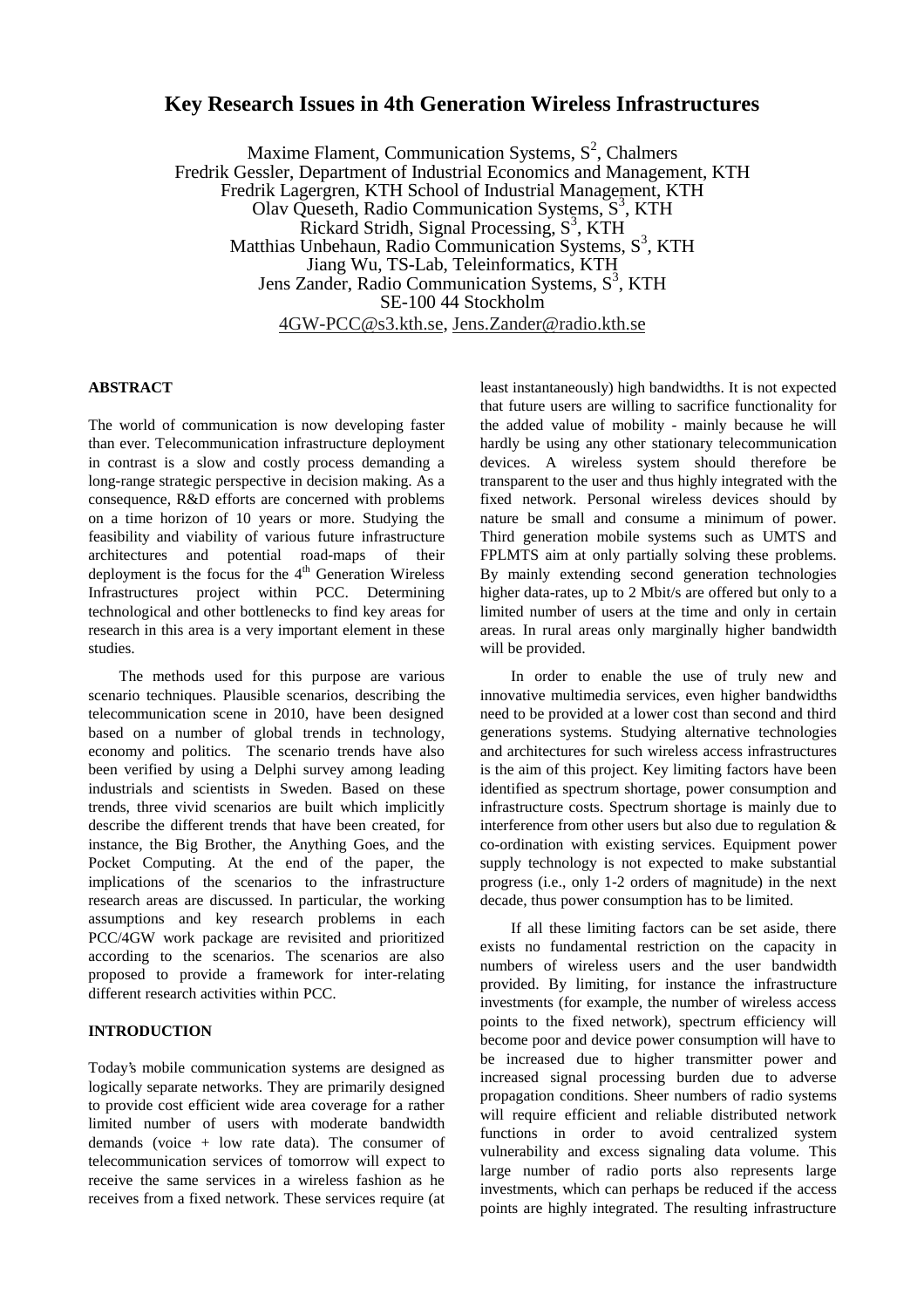must be able to be evolved gradually, incrementally offering better service quality to more users.

PCC (Personal Computing and Communication) is a national research program financed by the Foundation for Strategic Research focusing on these issues [1]. The  $4<sup>th</sup>$  generation wireless infrastructure (4GW) project is one of the five PCC projects focusing on the infrastructural aspects pointed out above. The project aims at studying key problems in the architecture and deployment of future wireless access infrastructures required to realize the PCC Vision "Personal Multimedia to all at the same cost as fixed telephony today". Since the realization of this vision requires rather large infra-structural investments, no dramatic changes to the current architecture can be expected in the next few years. The project therefore focuses on an infrastructure deployment beyond 2010. The aim of the project is to establish a set of wireless infrastructure architectures and to test these for feasibility with respect to technical, economical and social limitations, as well as studying the feasibility of infrastructure deployment. The project work will thus have its focus on the key factors that are expected to limit the evolution of future wireless communication systems. The five 4GW work packages are covering topics from the physical to the network layer:

- Air interface,
- Smart antennas,
- Infrastructure architecture.
- Resource management and operators,
- Multicast networking.

 The output of the project are gradually refined proposals for an overall architecture including architecture proposals for integration with fixed backbone networks, sketches of new air interfaces (if required), resource & mobility management schemes, deployment scenarios & integration with existing infrastructure components, leading applications & user groups and business models for infrastructure operation.

In order to identify the key research questions, the project has momentarily widened its scope to set the project activities and goals against a background of converging telecommunication, data communication and distributed computing technologies. The chosen approach for this purpose has been using scenario techniques to paint a more general picture of the telecom society 2010 taking technical, economical and social aspects into account. From these descriptions we deduce some of the bottleneck problems that need to be addressed in infrastructure design and deployment research. In this paper we report from these scenario studies and describe their impact on our technical research.



**Figure 1: Process model for the 4GW project**

We also outline our current working assumptions (WA:s) regarding wireless infrastructures in 2010.

#### **CHOSEN APPROACH**

The project process model is illustrated in Figure 1. The project work is focused around the working assumptions (WA) that provide the common platform for interrelating, comparing and selecting research problems in the different work packages (WP:s). The task of the WP is to derive and analyze key problems in the current set of WA. The focus is on studying the feasibility of solving these problems as well as determining performance limits set due to these bottlenecks. The result will be used to modify the WA by changing the tradeoffs between various bottleneck areas. The WA have to be consistent with a set of background assumptions (BA) describing relevant parts of a technosocio-economical (TSE) scenario for telecommunications in the time period 2010-2020. Such scenarios address

- User behavior and lifestyle,
- Evolution of fixed telecommunications markets and systems,
- Evolving mobile terminal artifacts and their functionality and design,
- Services requirements with the focus set marketability and lead user groups,
- Projected availability of appropriate technology (hardware and reliable software).

In the long term perspective, the WA:s will also influence the TSE scenarios, as indicated by the feedback arrow. Unlike the WA, the BA's are not changed as frequently.

Scenarios have been used as a tool to initiate a research process within the 4GW group. During the last decade, scenarios have been widely spread as a managerial tool for promoting strategic thoughts within organizations. The kind of scenario methodology used was originally developed at Royal Dutch-Shell during the seventies. The methodology has since been promoted by the inventors, in [2], through the "Global Business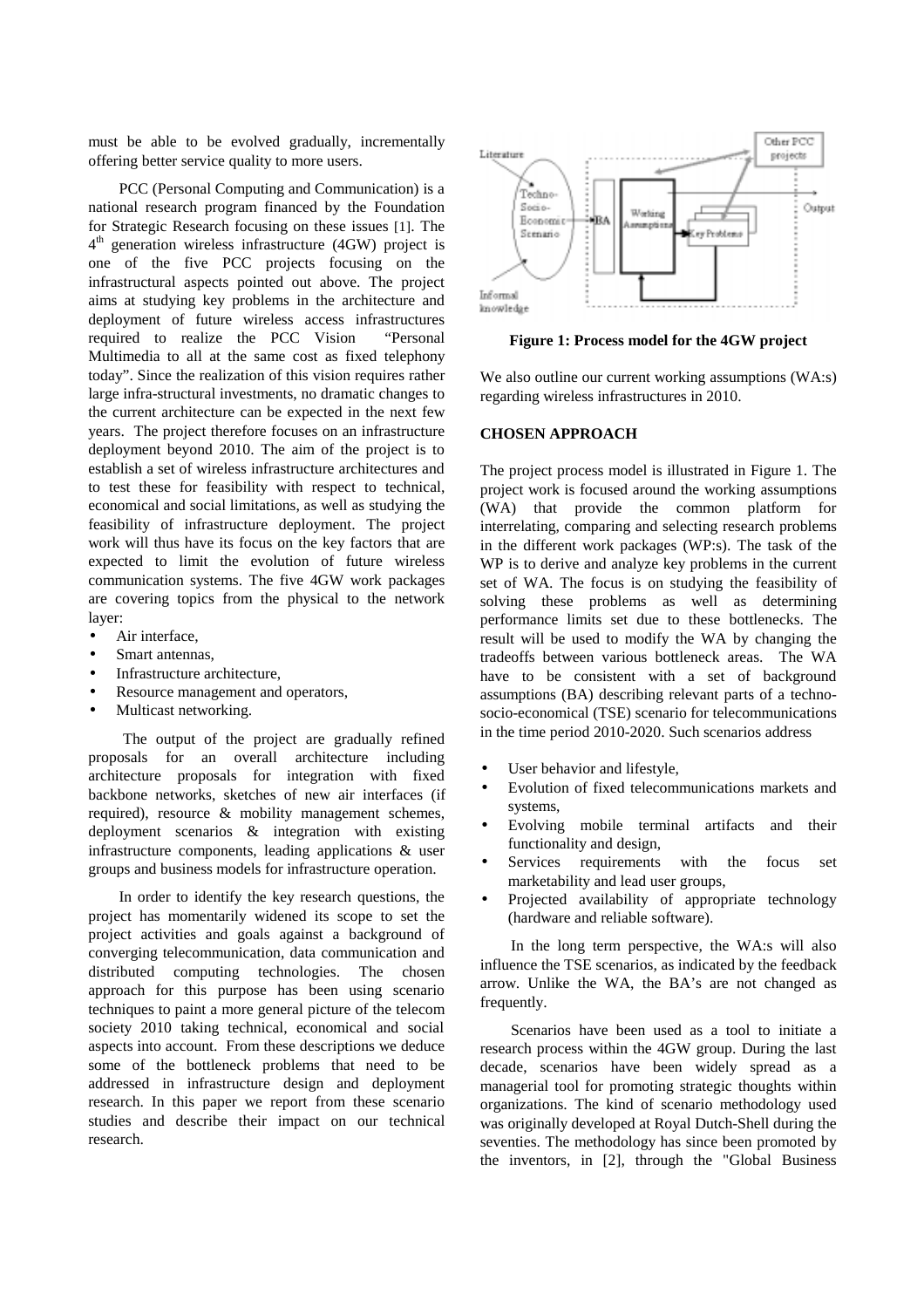Network" which is a "Think Tank" and consulting firm based in California.

Brainstorming session are used to initiate new thoughts and new ideas. The result of such session is typically a list of questions and statements on ideas on wireless communications and the world in general within the next 15-20 years. Attempts to answer the questions provide more profound ideas, which create the interesting core of trends to base the scenario work on.

Creative extrapolations of these results yield chronological historical headlines, from nowadays to year 2015, stating important events in the future in agreement with one or more particular trends. Several headlines put together form embryos to scenarios. The embryos are to be developed into concrete scenarios describing different perspectives of a future.

Scenarios have two essential purposes: to change the way people think and to envision the future. First, changing the way people think is necessary to connect different factors into something of holistic character. Indeed, people are often locked in a traditional thinking pattern, which is a natural consequence of the specialization of education and functions within organizations. Second, scenarios themselves are interesting as envisions of thinkable futures; they give the possibility to test ideas and draw conclusions of many different developments.

By nature such activities are speculations although they are based on what is known today. By identifying trends and extrapolating them into the future a basis for strategic discussion can be made. Details about the methodology used can be found in [3].

## **SCENARIO SUMMARY**

Scenarios are the outputs that reveal the essence of the world in a couple of decade. By using different perspectives, three different scenarios are built as outline below. More extensive, narrative descriptions of the scenarios are found in [4]. While the overview of the society gives us a whole picture of the world situation in 2010-2015, the user and the company perspective show a typical scene of people's life. In next sections, the three major scenarios are briefly presented.

#### *Anything Goes!*

The development is very fast. New products and services are introduced at a very high pace. It is possible to build new local or personal networks all connected together to old networks. The networks are mostly wireless LANs that belongs to companies, residences or niche operators.

Due to the high capacity and low equipment prices, the access is more or less free.

Products are easily adaptable using software technology. This makes it possible for companies to sell a product worldwide, with no hardware adaptation.

As the central control has decreased, de-facto standardization dominates combined with flexible multistandard equipment. The competition is therefore extremely high and research is a major activity. Full exploitation yields an almost unlimited personal computing and communication world.

## *Big brother protects you from little brothers! – Integrity scenario*

The security and integrity is put first in every step of handling information. The governments in most developed countries will cooperate to create a secure network level. This means that all citizens and companies who want to perform computing and communication have to be certified for this. For this, a new secure Internet level is created. A specialized Information Police Branch enforces the rules.

In the private sphere, information access is restricted to secure levels; most of the public information services use broadcasting because services adapted to a certain person tend to be limited. People are aware of the risks, they are careful in revealing personal data.

The impact of this scenario is that the complexity of products and services increase and thus the cost. This, in turn decreases the development rate and the number of wireless systems and operators. On the other hand, enormous amount of bandwidth is used for enhanced encryption and protection of the data.

#### *Pocket computing or Smart devices that fits into your pocket*

Pocket computing pictures the world where the technological development is fast, but due to economical and educational differences, the society is between those who can follow the development and those who cannot. Thus some parts of the population have total access, and other parts are using more simple services adapted to their needs.

The systems that existed at the turn of the century are still operational and much less expensive, while new systems have been introduced offering full mobile multimedia in certain areas and high security level. The mobile multimedia services mainly focussed on the business need. Therefore, the pricing rates are high and thus the new systems were not meant to penetrate the wide market. However, alternative package services were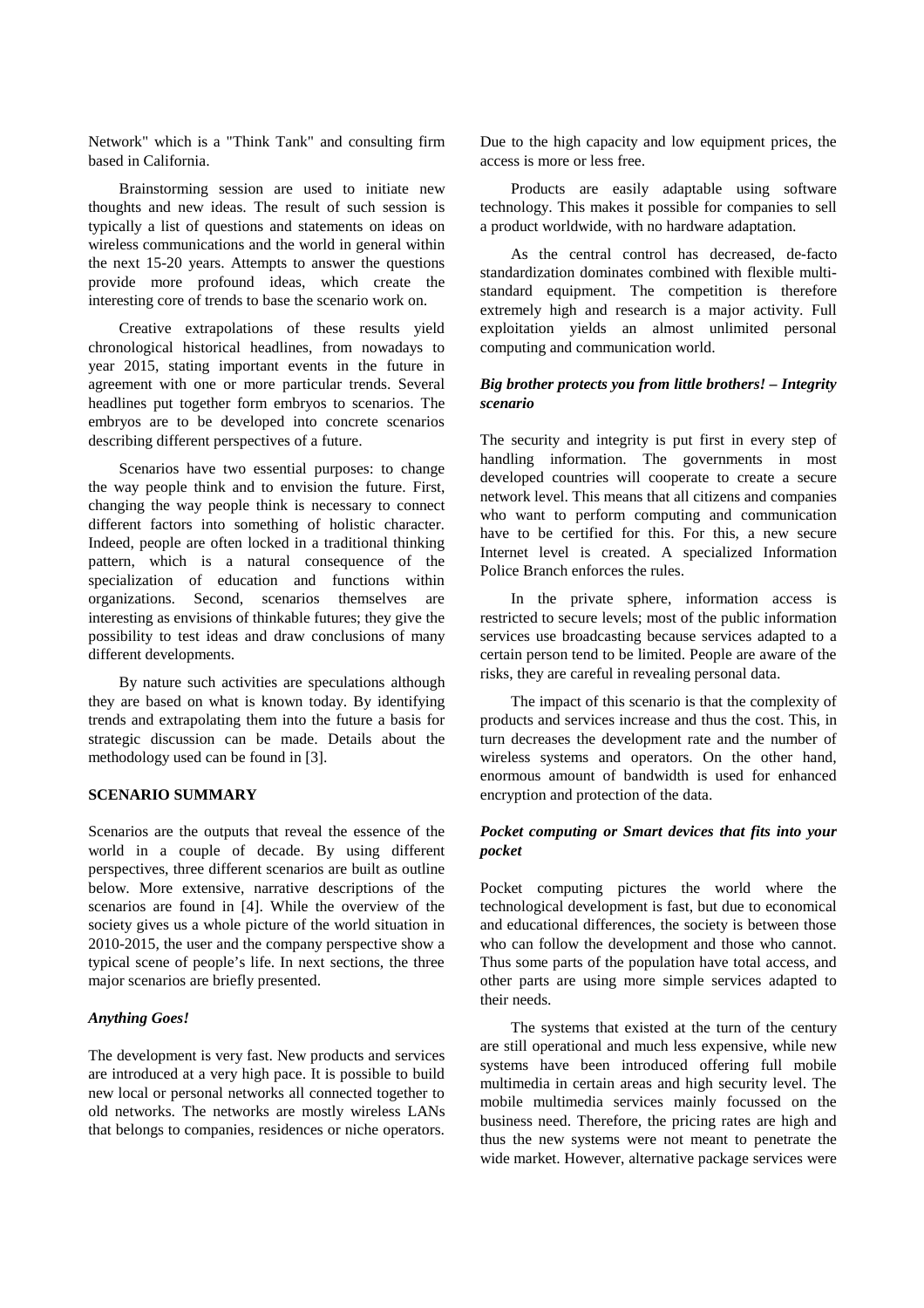introduced to attract large public. The range of services available on the market is very extensive. Each service is designed for a specific need and is provided with the necessary hardware equipment. Global solutions are available but much more expensive as they rely on different services and infrastructures that are often separate entities. Thus, the pricing level is difficult to afford for private persons.

A consequence of the service situation combined with the importance of education and knowledge is that the society has been highly differentiated. Cultural and educational differences between nations have also led to political instability and unrest.

## **IMPLICATIONS**

The scenarios point to a number of areas that are relevant for future infrastructure research. The identification of important implications is a key to the success of a group of research. These implications are found by checking each work package against the scenarios. Questions related to each working package have to be answered in each scenario case. Results challenge and, if necessary, alter working assumptions and key issues for the different work packages.

Next section describes key research issues that have been underlined in the scenarios. The second section considers each of the 4GW research topics to describe background assumptions.

## *Key Research Issues*

In the "Anything goes" and the "Pocket computing scenarios" there are many different users of the radio spectrum, more than can possibly be handled, configured and managed. The "Anything goes" scenario implies a multitude of actor on the infrastructure market where even a user may play the role of an "operator" in his local surroundings as he installs his own low cost base stations where he needs them. This calls for techniques that automate configuration, detection of other devices, creation of ad-hoc networks and management of the radio spectrum should be allocated. Thus, spectrum regulation must be viewed in a quite different way than today.

In all scenarios, there seems to be an increased demand of bandwidth, either for carrying more services or for use by security protocols. This means that important research areas are those that makes the most efficient use of the scarce resources. Typical issues may be efficient protocols, smart dynamic resource allocation, adaptive antennas and efficient modulation techniques.

The actors in the telecom market differ in all scenarios. For example, in the "Anything goes" scenario, the user pays for communication and equipment individually and designs his own service environment using agents. On the other hand, in the "Pocket computing" scenario, the user pays for the service for which the provider supplies software and hardware needed. The impact is that infrastructure research must develop solutions that are viable in all these business environments. Ad-hod networking solutions, as in the "Anything goes" scenario require quite different business models than the more "conventional" structures implied by the "Pocket computing" scenario.

The Big brother scenario shows a centralized world controlled by government in the name of the citizen protection. Again, information integrity and security are vital areas in this scenario.

The mobility and automatic adaptation to various standards and infrastructures that provide different bandwidths at different delays opens up a wide area of research. There are questions on how to most efficiently adapt to new conditions, when to switch between systems and which layer should be responsible for different functions. This also puts requirements on applications and user interfaces that must comply to a particular quality of service even though the underlying bandwidth/delay may change.

The increased amount of communicating devices calls for more flexibility and less rigid structures. This indicates that area such as adaptive antennas and ad-hoc networks are important to study. There is a need for both new models and performance measures.

#### *Working assumptions*

The implications of the scenarios lead us to two quite different architecture types: the centralized, "operator" driven infrastructure and the "ad-hoc" infrastructure. There are however, a lot of commonalties: The studied air interface is in the high frequency bands (30 GHz -IR). 60 GHz is a good candidate. In this kind of situation, an 'unlimited' bandwidth and a short range characterize the air interface. A total flexibility on the channel and service points of view is required. The terminals should be able to recognize the environment and use the channels that are available. Hand-overs should be controlled by the smart mobile devices. The MAC layer should be able to allocate adapted up- and down- links to match with the user's bandwidth need.

The smart antennas are studied because we believe that they will play a special role together with the air interface described above, in particular in an "operator" driven infrastructure. It is likely that several operators